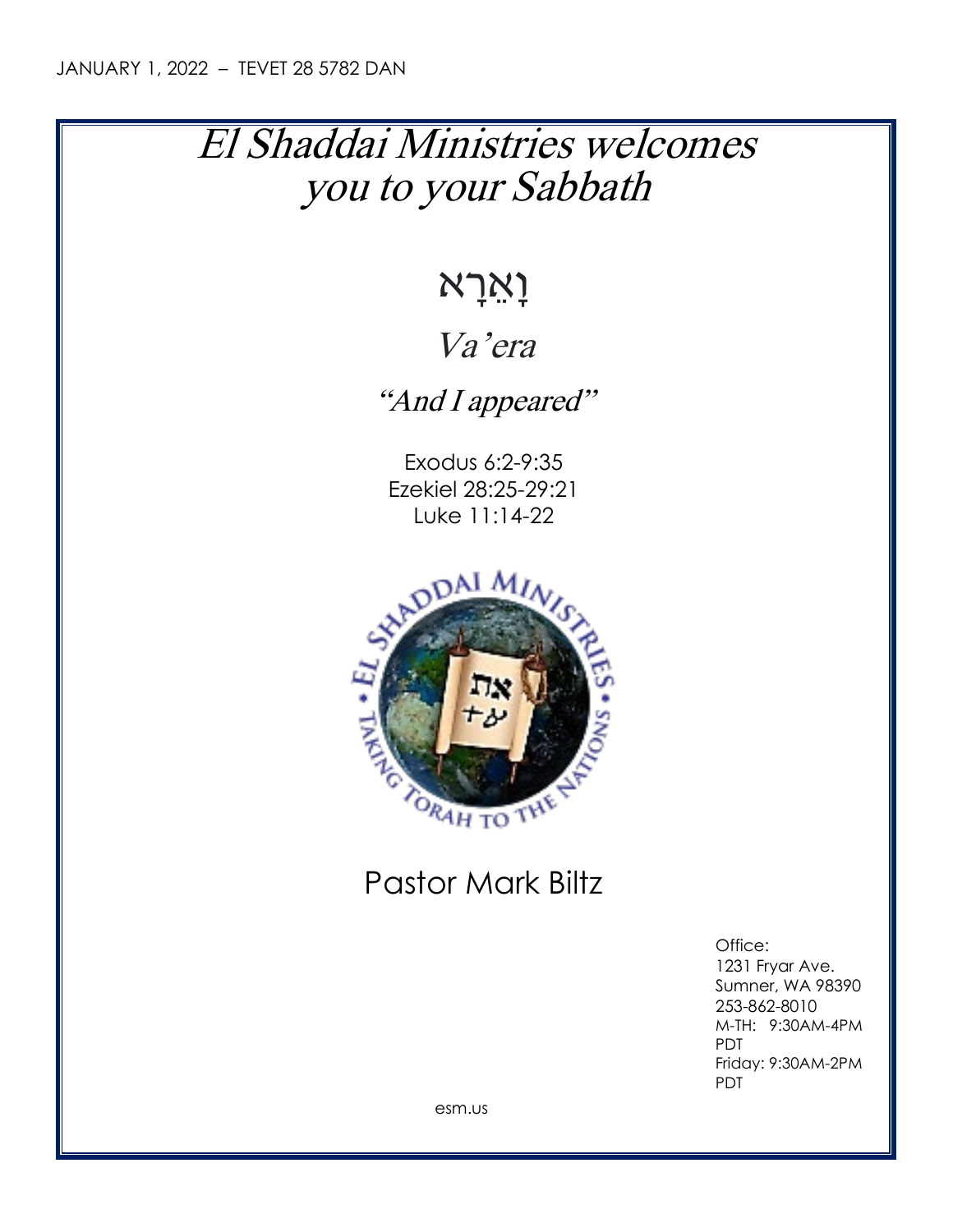

#### **TORAH PORTION**

**Exodus 3:2** And the angel of the **LORD appeared to him** in a flame of fire out of the middle of a bush: And he looked, and, behold, the bush burned with fire, and the bush was not consumed.

**Exodus 6:2,3** The **LORD** said to Moses, Now you shall see what I will do to Pharaoh, for by a strong hand he shall let them go, and by a strong hand he shall drive them out of his land. **God** spoke to Moses, and said to him, I am the **LORD**, and **I appeared** to Abraham, to Isaac, and to Jacob, as **God Almighty,** but by my name the LORD I was not known to them.

**Genesis 12:7,8** And the **LORD appeared to Abram**, and said, To your seed will **I give this land**: And there built he an altar unto the LORD, **who appeared** to him. And he removed from there to a mountain on the east of Bethel, and pitched his tent, having Bethel on the west, and Hai on the east: And there he built an altar to **the LORD**, and **called upon the name of the LORD**.

**Genesis 17:1,2** When Abram was ninety-nine years old the Lord appeared to Abram and said to him, **I am God Almighty**, walk before me, and be blameless, that I may make my covenant between me and you, and may multiply you greatly.

**Genesis 26:1,2** And there was a famine in the land, beside the first famine that was in the days of Abraham. And Isaac went to Abimelech king of the Philistines to Gerar. And **the LORD appeared to him**, and said, Go not down into Egypt, dwell in the land which I shall tell you of.

**Genesis 28:12,13** And he dreamed, and behold a ladder set up on the earth, and the top of it reached to heaven: And behold the angels of God ascending and descending on it. And, behold, **the LORD** stood above it, and said, **I am the LORD God of Abraham your father**, and the God of Isaac: The land where on you lie, to you will I give it, and to thy seed.

**I appeared** to Abraham, to Isaac, and to Jacob, as **God Almighty,** but **by my name the LORD I was not known to them.**

**Exodus 6:6,7a** Say therefore to the people of Israel, I am the Lord, and **I will bring you out from under the burdens** of the Egyptians, and **I will deliver you from slavery to them**, and **I will redeem you** with an outstretched arm and with great acts of judgment. **I will take you to be my people,**

**Psalm 116:13** I will take the cup of salvations, and **call on the name of the LORD**.

**Luke 22:17** Having taken a cup, after giving thanks, He said, Take this and share among yourselves.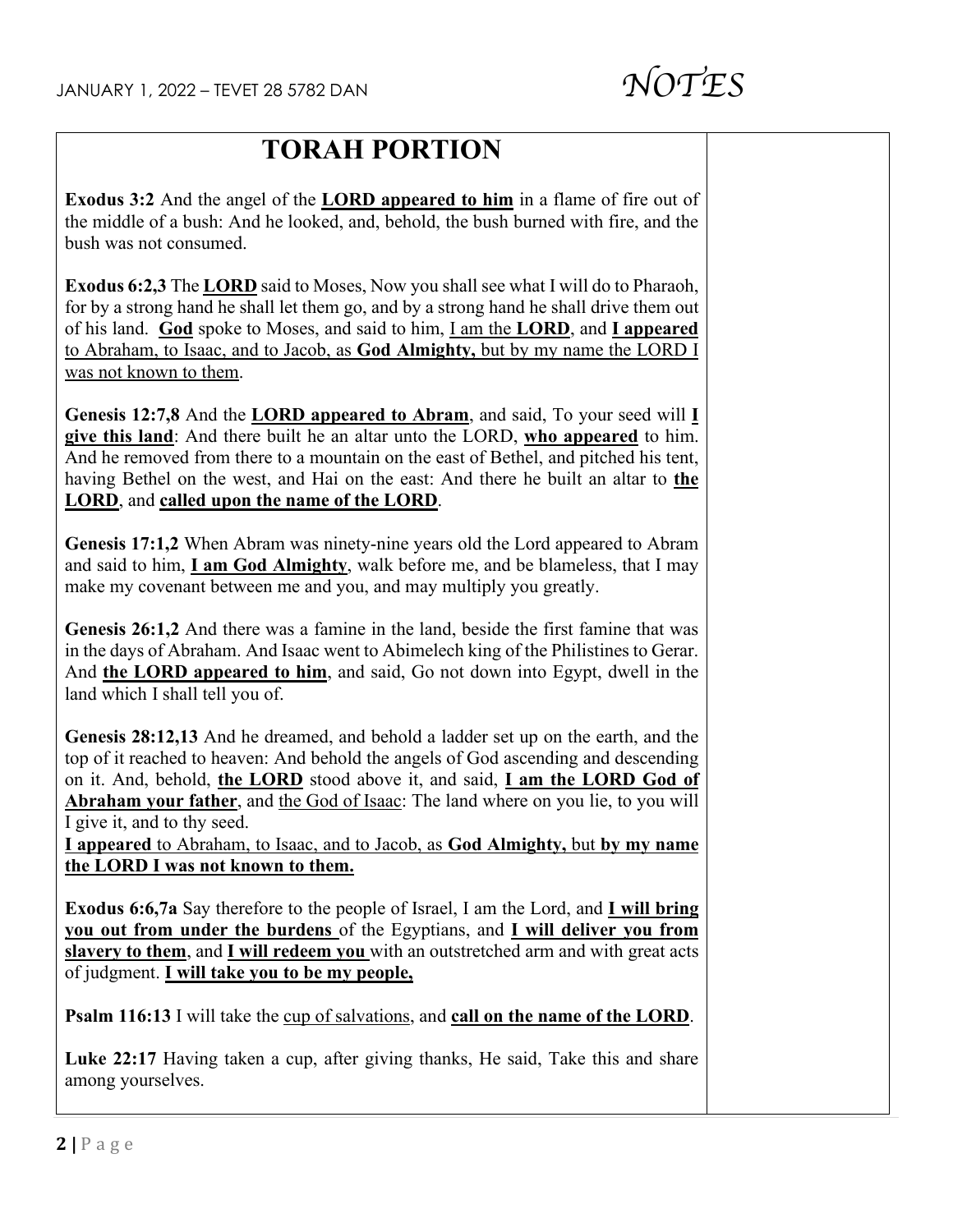

| Romans 5:8 But God demonstrates His love for us, in that while we were yet<br>wrongdoers, the Anointed One died for us.                                                                                                                                                                                                                                                                                         |  |
|-----------------------------------------------------------------------------------------------------------------------------------------------------------------------------------------------------------------------------------------------------------------------------------------------------------------------------------------------------------------------------------------------------------------|--|
| Romans 6:16 Do you not recognize that if you offer yourselves to anyone as slave<br>labor, you are obligated to serve as a slave for the one to whom you submitted yourself<br>to obey, either for wrongdoing, which leads to death, or for obedience [to God], which<br>leads to a life of righteousness?                                                                                                      |  |
| Colossians 1:13 After all, He rescued us from the rule of dark forces and moved us<br>over into the kingdom of His much-loved Son.                                                                                                                                                                                                                                                                              |  |
| Luke 22:19,20 And he took bread, and gave thanks, and broke it, and gave to them,<br>saying, This is my body which is given for you: This do in remembrance of me.<br>Likewise also the cup after supper, saying, This cup is the new testament in my blood,<br>which is shed for you.                                                                                                                          |  |
| Psalm 49:7,8 None of them can by any means redeem his brother, nor give to God a<br>ransom for him: (For the redemption of their soul is precious, and it ceases for ever:)                                                                                                                                                                                                                                     |  |
| Exodus 6:7b,8 and I will be your God, and you shall know that I am the Lord your<br>God, who has brought you out from under the burdens of the Egyptians. I will bring<br>you into the land that I swore to give to Abraham, to Isaac, and to Jacob. I will give<br>it to you for a possession. I am the Lord.                                                                                                  |  |
| Hosea 2:19,20 And I will betroth you unto me forever, yea, I will betroth you unto<br>me in righteousness, and in judgment, and in lovingkindness, and in mercies. I will<br>even betroth you unto me in faithfulness: And you shall know the LORD.                                                                                                                                                             |  |
| <b>Exodus 7:1</b> And the LORD said unto Moses, See, I have made thee a god to Pharaoh:<br>And Aaron thy brother shall be thy prophet.                                                                                                                                                                                                                                                                          |  |
| Exodus 7:5 And the Egyptians shall know that I am the LORD, when I stretch forth<br>mine hand upon Egypt, and bring out the children of Israel from among them.                                                                                                                                                                                                                                                 |  |
| <b>Exodus 7:8-10</b> Then the Lord said to Moses and Aaron, When Pharaoh says to you,<br>Prove yourselves by working a miracle, then you shall say to Aaron, Take your staff<br>and cast it down before Pharaoh, that it may become a serpent. So Moses and Aaron<br>went to Pharaoh and did just as the Lord commanded. Aaron cast down his staff<br>before Pharaoh and his servants, and it became a serpent. |  |
| <b>Exodus 7:20</b> And Moses and Aaron did so, as the LORD commanded, and he lifted<br>up the rod, and smote the waters that were in the river, in the sight of Pharaoh, and in<br>the sight of his servants, and all the waters that were in the river were turned to blood.                                                                                                                                   |  |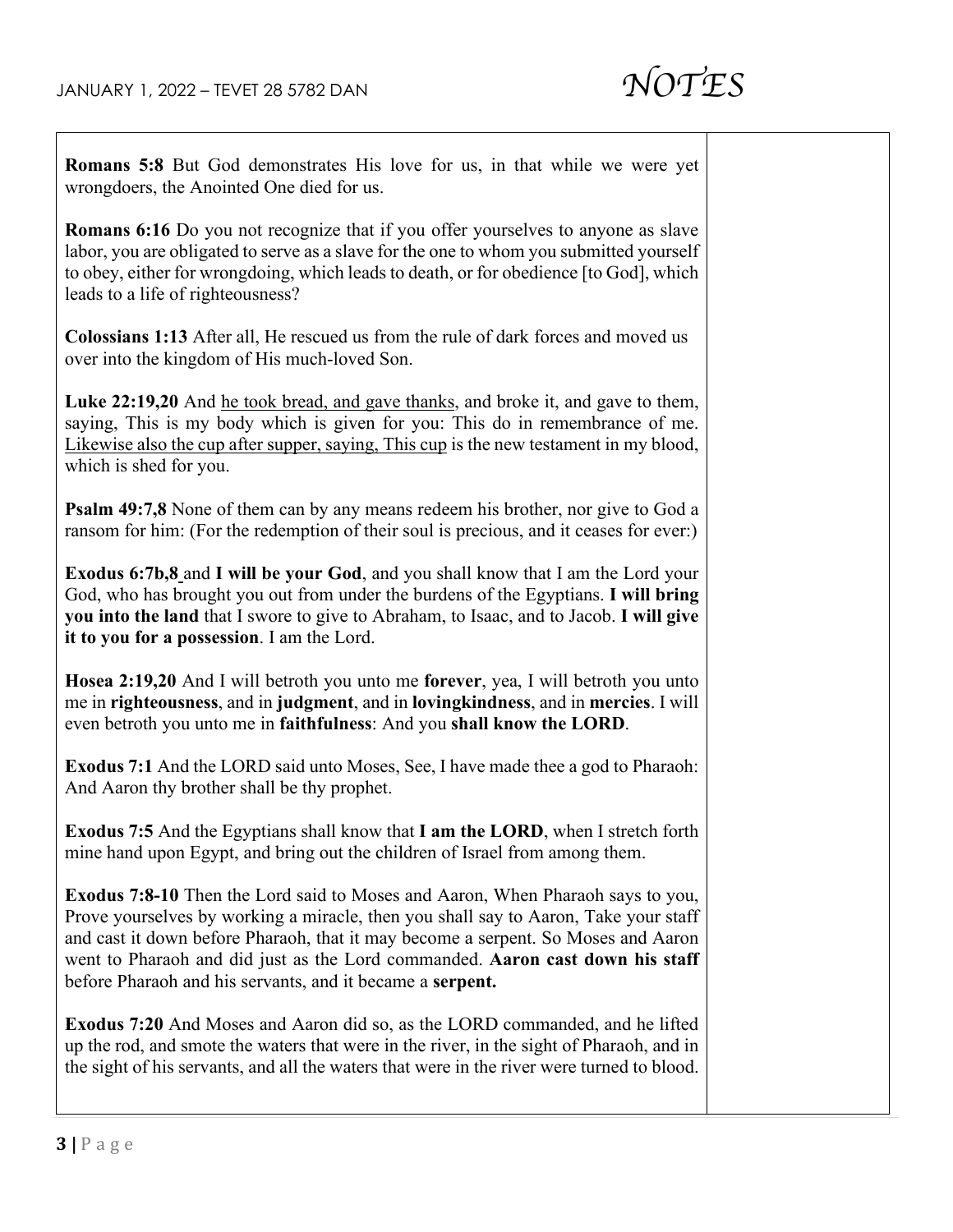$\overline{\Gamma}$ 

Τ

 $\overline{\phantom{a}}$ 

| <b>Exodus 8:1-3</b> And this is what the Lord said to Moses: Go to Pharaoh and say to him,<br>The Lord says, Let my people go so that they may give me worship. And if you will<br>not let them go, see, I will send frogs into every part of your land: The Nile will be<br>full of frogs, and they will come up into your house and into your bedrooms and on<br>your bed, and into the houses of your servants and your people, and into your ovens<br>and into your bread-basins. |
|---------------------------------------------------------------------------------------------------------------------------------------------------------------------------------------------------------------------------------------------------------------------------------------------------------------------------------------------------------------------------------------------------------------------------------------------------------------------------------------|
| <b>Exodus 8:6,7</b> And Aaron stretched out his hand over the waters of Egypt, and the<br>frogs came up, and covered the land of Egypt. And the magicians did so with their<br>enchantments, and brought up frogs over the land of Egypt.                                                                                                                                                                                                                                             |
| <b>Exodus 8:8</b> Then Pharaoh sent for Moses and Aaron and said, Make prayer to the<br>Lord that he will take away these frogs from me and my people, and I will let the<br>people go and make their offering to the Lord.                                                                                                                                                                                                                                                           |
| <b>Exodus 8:9</b> And Moses said, I will let you have the honor of saying when I am to<br>make prayer for you and your servants and your people, that the frogs may be sent<br>away from you and your houses, and be only in the Nile.                                                                                                                                                                                                                                                |
| Exodus 8:19 Then the magicians said unto Pharaoh, This is the finger of God: And<br>Pharaoh's heart was hardened, and he hearkened not unto them, as the Lord had said.                                                                                                                                                                                                                                                                                                               |
| <b>Exodus 8:25,26</b> And Pharaoh sent for Moses and Aaron and said, Go and make your<br>offering to your God here in the land. And Moses said, It<br>is not right to do so, for we make our offerings of that to which the Egyptians give<br>worship, and if we do so before their eyes, certainly we will be stoned.                                                                                                                                                                |
| <b>Exodus 9:15,16</b> For now I will stretch out my hand, that I may smite you and your<br>people with pestilence, and you shall be cut off from the earth. And in very deed for<br>this cause have I raised you up, for to show in you my power, and that my name may<br>be declared throughout all the earth.                                                                                                                                                                       |
| <b>Exodus 9:18,19</b> Behold, about this time tomorrow I will cause very heavy hail to fall,<br>such as never has been in Egypt from the day it was founded until now. Now therefore<br>send, get your livestock and all that you have in the field into safe shelter, for<br>every man and beast that is in the field and is not brought home will die when the hail<br>falls on them.                                                                                               |
| <b>Exodus 9:27</b> Then Pharaoh sent and called Moses and Aaron and said to them, This<br>time I have sinned, the LORD is in the right, and I and my people are in the<br>wrong.                                                                                                                                                                                                                                                                                                      |
| <b>Exodus 9:34</b> But when Pharaoh saw that the rain and the hail and the thunder had<br>ceased, he sinned yet again and hardened his heart, he and his servants.                                                                                                                                                                                                                                                                                                                    |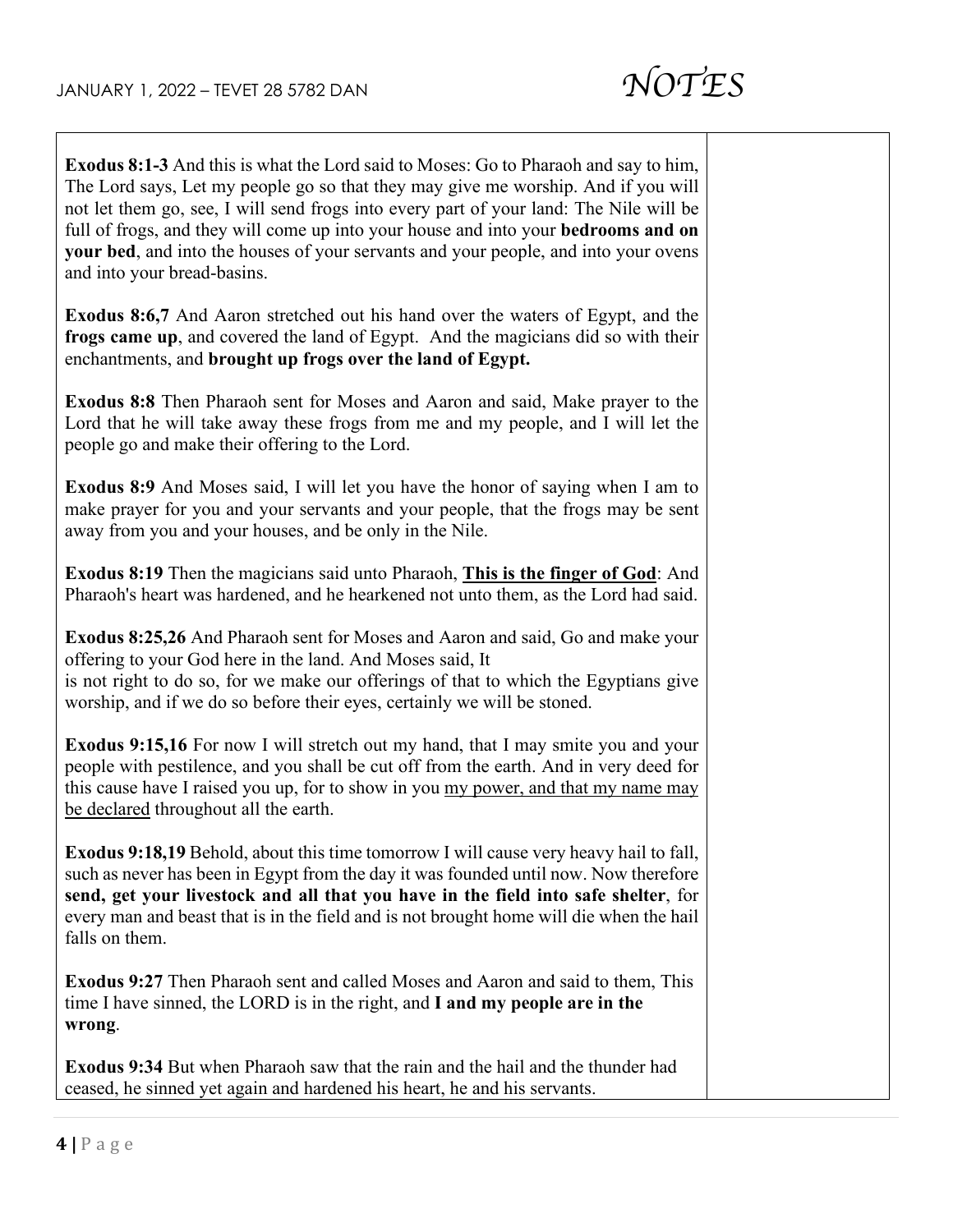in the sight of the heathen, then shall they dwell in their land that I have given to my servant Jacob. And they shall dwell safely therein, and shall build houses, and plant vineyards; Yes, they shall dwell with confidence, when **I have executed judgments** on all those that despise them round about them, and they shall know that I am the LORD their God. **Ezekiel 29:1-3** In the tenth year, in the tenth month, in the twelfth day of the month, the word of the Lord came unto me, saying, Son of man, set thy face against Pharaoh king of Egypt, and prophesy against him, and against all Egypt: Speak, and say, Thus saith the Lord God, Behold, I am against thee, Pharaoh king of Egypt, the great dragon that lieth in the midst of his rivers, which hath said, My river is mine own, and I have made it for myself. **Psalm 92:12-14The** righteous shall flourish like the palm tree: He shall grow like a cedar in Lebanon. Those that be planted in the house of the Lord shall flourish in the courts of our God. They shall still bring forth fruit in old age, they shall be fat and flourishing. **Deuteronomy 22:6,7** If a bird's nest chance to be before thee in the way in any tree, or on the ground, whether they be young ones, or eggs, and the dam sitting upon the young, or upon the eggs, thou shalt not take the dam with the young: But thou shalt in any wise let the dam go, and take the young to thee, that it may be well with thee, and that thou mayest prolong thy days. **Decoding Isaiah 53 Isaiah 52:13 Behold**, **my servant shall deal prudently, he shall be exalted and extolled, and be very high. Hebrews 1:3,4** Who being the brightness of his glory, and the express image of his person, and upholding all things by the word of his power, when he had by himself purged our sins, sat down on the right hand of the Majesty on high, Being made so much better than the angels, as he hath by inheritance obtained a more excellent name than they. **John 8:56-58** Your father Abraham rejoiced to see my day: And he saw it, and was glad. Then said the Jews unto him, Thou art not yet fifty years old, and hast thou seen Abraham? Jesus said unto them, Verily, verily, I say unto you, Before Abraham was, I am. **Philippians 2:6-9** Who, being in the form of God, thought it not robbery to be equal with God: But made himself of no reputation, and took upon him **the form of a** 

**Ezekiel 28:25,26** Thus said the Lord GOD, When I shall have gathered the house of Israel from the people among whom they are scattered, and shall be sanctified in them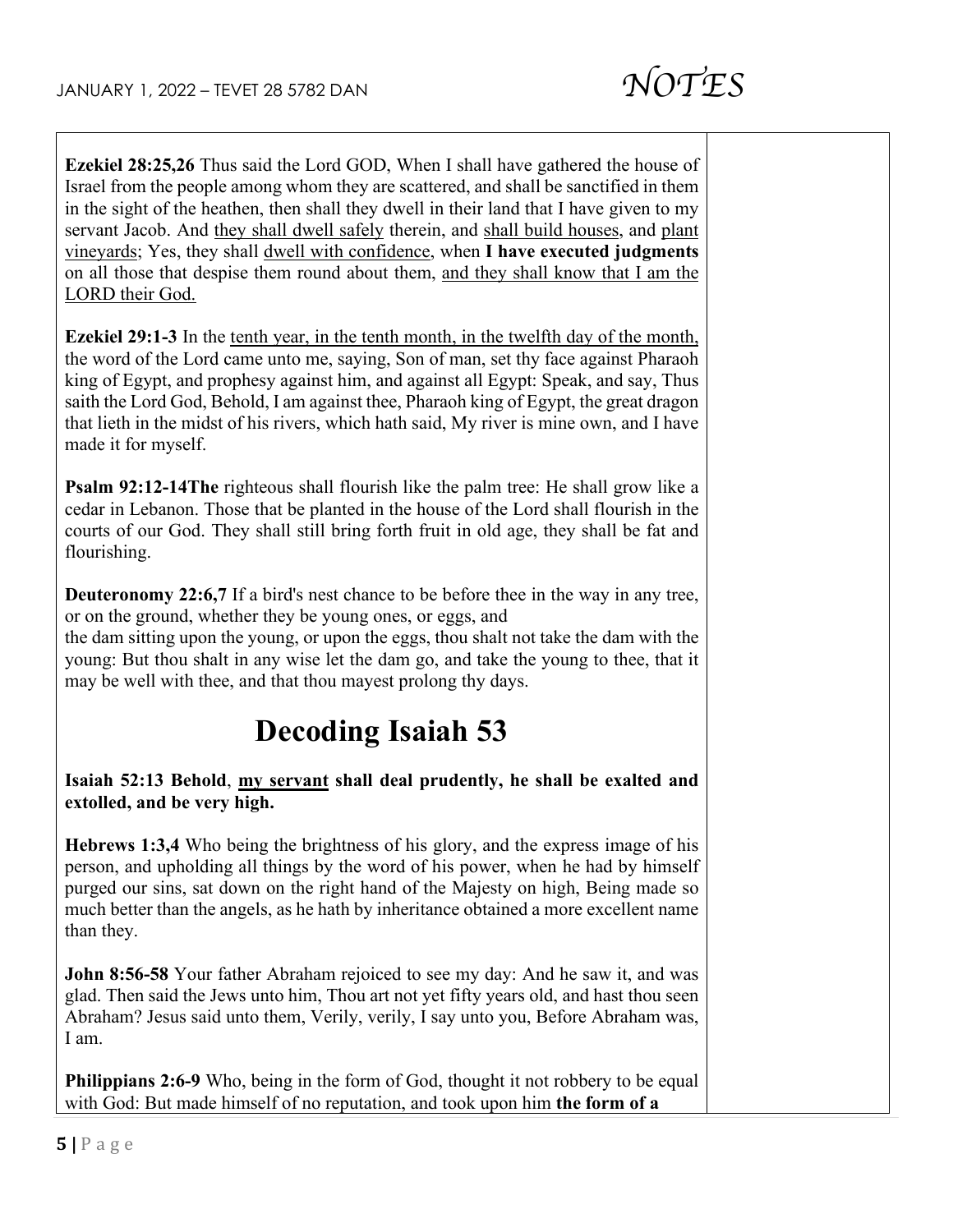

| servant, and was made in the likeness of men: And being found in fashion as a man,<br>he humbled himself, and became obedient unto death, even the death of the cross.<br>Wherefore God also hath highly exalted him, and given him a name which is above<br>every name.                                           |  |
|--------------------------------------------------------------------------------------------------------------------------------------------------------------------------------------------------------------------------------------------------------------------------------------------------------------------|--|
| Zechariah 3:8 Hear now, O Joshua the high priest, thou, and thy fellows that sit<br>before thee: For they are men wondered at: For, Behold, I will bring forth my servant<br>the BRANCH.                                                                                                                           |  |
| <b>Zechariah 6:12</b> And speak unto him, saying, Thus speaketh the LORD of hosts,<br>saying, Behold the man whose name is The BRANCH.                                                                                                                                                                             |  |
| <b>John 19:5</b> Then came Yeshua forth, wearing the crown of thorns, and the purple robe.<br>And Pilate saith unto them, Behold the man!                                                                                                                                                                          |  |
| <b>Zechariah 9:9</b> Rejoice greatly, O daughter of Zion, shout, O daughter of Jerusalem:<br><b>Behold, thy King</b> cometh unto thee: He is just, and having salvation, lowly, and<br>riding upon an ass, and upon a colt the foal of an ass.                                                                     |  |
| John 19:13,14 When Pilate therefore heard that saying, he brought Jesus forth, and<br>sat down in the judgment seat in a place that is called the Pavement, but in the Hebrew,<br>Gabbatha. And it was the preparation of the passover, and about the sixth hour: And<br>he saith unto the Jews, Behold your King! |  |
| <b>Isaiah 40:3</b> The voice of him that crieth in the wilderness, Prepare ye the way of the<br>LORD, make straight in the desert a highway for our God.                                                                                                                                                           |  |
| <b>Isaiah 40:9</b> O Zion, that bringest good tidings, get thee up into the high mountain, O<br>Jerusalem, that bringest good tidings, lift up thy voice with strength, lift it up, be not<br>afraid, say unto the cities of Judah, Behold your God!                                                               |  |
| John 1:29 The next day John saw Yeshua coming toward him, and said, Behold the<br><b>Lamb of God</b> , which taketh away the sin of the world.                                                                                                                                                                     |  |
| Isaiah 42:1 Behold my servant, whom I uphold, mine elect, in whom my soul<br>delighteth, I have put my spirit upon him: He shall bring forth judgment to the<br>Gentiles.                                                                                                                                          |  |
| <b>Psalm 40:7,8</b> Then said I, Lo, I come: In the volume of the book it is written of me,<br>I delight to do thy will, O my God: Yea, thy law is within my heart.                                                                                                                                                |  |
| John 6:38 For I came down from heaven, not to do mine own will, but the will of<br>him that sent me.                                                                                                                                                                                                               |  |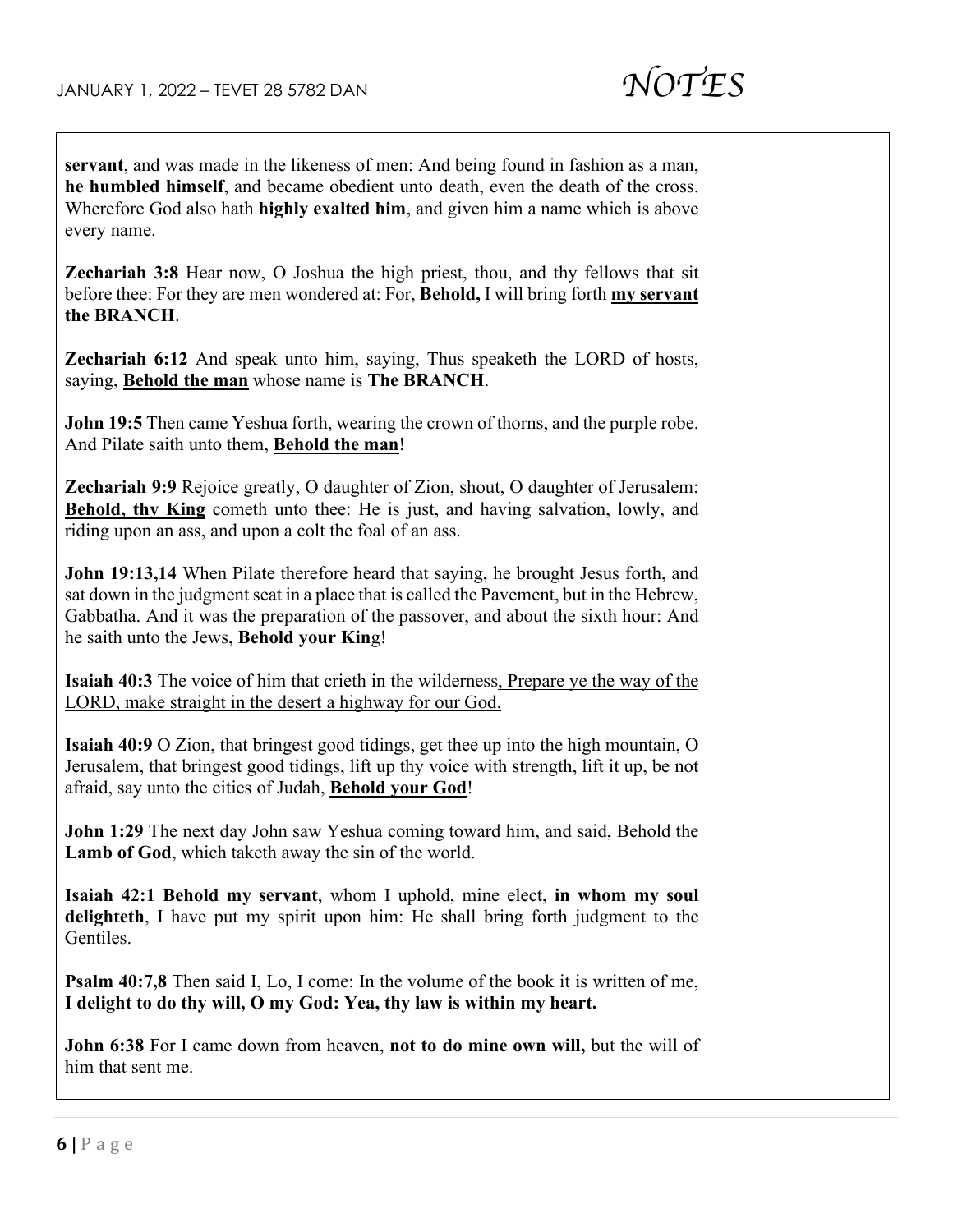

Τ

| <b>Philippians 2:13</b> For it is God which worketh in you both to will and to do of his<br>good pleasure.                                                                                                                                                                                                       |  |
|------------------------------------------------------------------------------------------------------------------------------------------------------------------------------------------------------------------------------------------------------------------------------------------------------------------|--|
| <b>Isaiah 42:24</b> Who gave Jacob for a spoil, and Israel to the robbers? Did not the LORD,<br>he against whom we have sinned? For they would not walk in his ways, neither were<br>they obedient unto his law.                                                                                                 |  |
| Deal prudently $-$ to act wisely<br>1 Samuel 18:15 Wherefore when Saul saw that he behaved himself very wisely, he<br>was afraid of him.                                                                                                                                                                         |  |
| <b>Jeremiah 23:5</b> Behold, the days come, saith the LORD, that I will raise unto David<br>a righteous Branch, and a King shall reign and prosper, and shall execute<br>judgment and justice in the earth.                                                                                                      |  |
| <b>Isaiah 52:15</b> So shall he <b>sprinkle</b> many nations, the kings shall shut their mouths at<br>him: For that which had not been told them shall they see, and that which they had<br>not heard shall they consider.                                                                                       |  |
| Isaiah 51:9a Awake, awake, put on strength, O arm of the LORD, awake, as in the<br>ancient days, in the generations of old.                                                                                                                                                                                      |  |
| <b>Isaiah 52:10</b> The LORD hath made bare his holy arm in the eyes of all the nations,<br>and all the ends of the earth shall see the salvation of our God.                                                                                                                                                    |  |
| Isaiah 53:1 Who hath believed our report? And to whom is the arm of the LORD<br>revealed?                                                                                                                                                                                                                        |  |
| <b>Jeremiah 27:5</b> I have made the earth, the man and the beast that are upon the ground,<br>by my great power and by my outstretched arm, and have given it unto whom it<br>seemed meet unto me.                                                                                                              |  |
| 1 Corinthians 2:9,10 But as it is written, Eye hath not seen, nor ear heard, neither<br>have entered into the heart of man, the things which God hath prepared for them that<br>love him. But God hath revealed them unto us by his Spirit: For the Spirit searcheth<br>all things, yea, the deep things of God. |  |
| <b>Isaiah 53:2</b> For he grew up before him like a young plant, and like a root out of dry<br>ground, he had no form or majesty that we should look at him, and no beauty that we<br>should desire him.                                                                                                         |  |
| <b>Isaiah 11:1</b> There shall come forth a shoot from the stump of Jesse, and a branch<br>from his roots shall bear fruit.                                                                                                                                                                                      |  |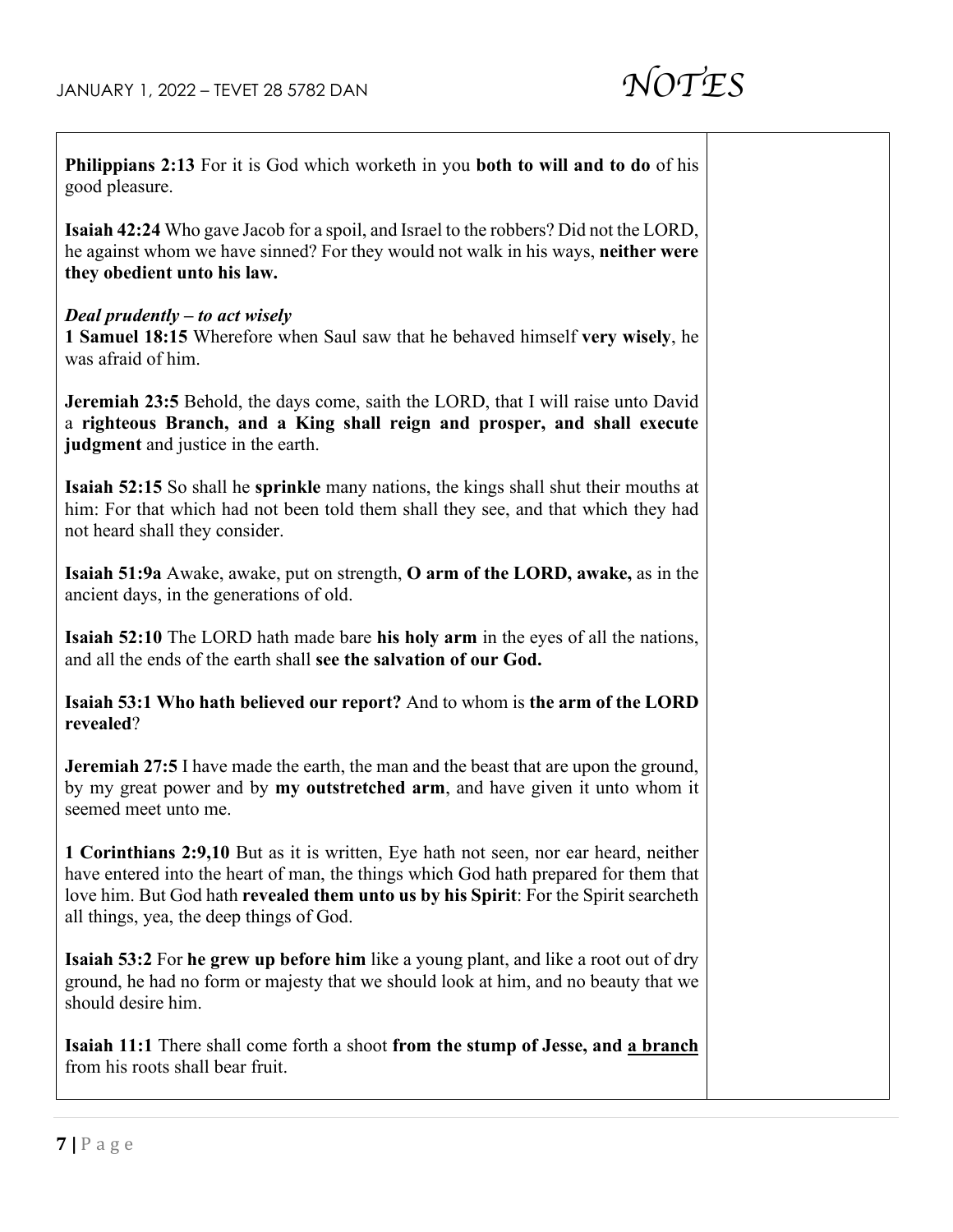

| Micah 5:2 But thou, Beth-lehem Ephrathah, which art little to be among the<br>thousands of Judah, out of thee shall one come forth unto me that is to be ruler in<br>Israel, whose goings forth are from of old, from everlasting.                                                                                                                                                                                                                                     |
|------------------------------------------------------------------------------------------------------------------------------------------------------------------------------------------------------------------------------------------------------------------------------------------------------------------------------------------------------------------------------------------------------------------------------------------------------------------------|
| John 1:46 And Nathanael said unto him, Can any good thing come out of<br>Nazareth? Philip saith unto him, Come and see.                                                                                                                                                                                                                                                                                                                                                |
| <b>Matthew 2:23</b> and came and dwelt in a city called Nazareth, that it might be<br>fulfilled which was spoken through the prophets, that he should be called a Nazarene.                                                                                                                                                                                                                                                                                            |
| <b>Isaiah 53:3 He is despised</b> , and left of men, A man of pains, and acquainted with<br>sickness, And as one hiding the face from us, He is despised, and we esteemed him<br>not.                                                                                                                                                                                                                                                                                  |
| <b>Isaiah 49:5a</b> And now, saith the LORD that <u>formed me from the womb to be his</u><br>servant, to bring Jacob again to him,                                                                                                                                                                                                                                                                                                                                     |
| Isaiah 49:7 Thus saith the LORD, the Redeemer of Israel, and his Holy One, to him<br>whom man despises, to him whom the nation abhors, to a servant of rulers, Kings<br>shall see and arise, princes also shall worship, because of the LORD that is faithful,<br>and the Holy One of Israel, and he shall choose you.                                                                                                                                                 |
| Isaiah 53:4 Surely he hath borne our griefs, and carried our sorrows, yet we did<br>esteem him stricken, smitten of God, and afflicted.                                                                                                                                                                                                                                                                                                                                |
| Leviticus 16:21,22 And Aaron shall lay both his hands upon the head of the live<br>goat, and confess over him all the iniquities of the children of Israel, and all their<br>transgressions in all their sins, putting them upon the head of the goat, and shall send<br>him away by the hand of a fit man into the wilderness: And the goat shall bear upon<br>him all their iniquities unto a land not inhabited: And he shall let go the goat in the<br>wilderness. |
| <b>Psalm 138:2</b> I will worship toward thy holy temple, And give thanks unto thy name<br>for thy loving kindness and for thy truth: For thou hast magnified thy word above all<br>thy name.                                                                                                                                                                                                                                                                          |
| <b>Isaiah 53:5,6</b> But he was wounded for our transgressions, he was bruised for our<br>iniquities, the chastisement of our peace was upon him, and with his stripes we are<br>healed. All we like sheep have gone astray, we have turned everyone to his own way,<br>and Jehovah hath laid on him the iniquity of us all.                                                                                                                                           |
| <b>Isaiah 53:7</b> He was oppressed, yet when he was afflicted he opened not his mouth, as<br>a lamb that is led to the slaughter, and as a sheep that before its shearers is dumb,<br>so he opened not his mouth.                                                                                                                                                                                                                                                     |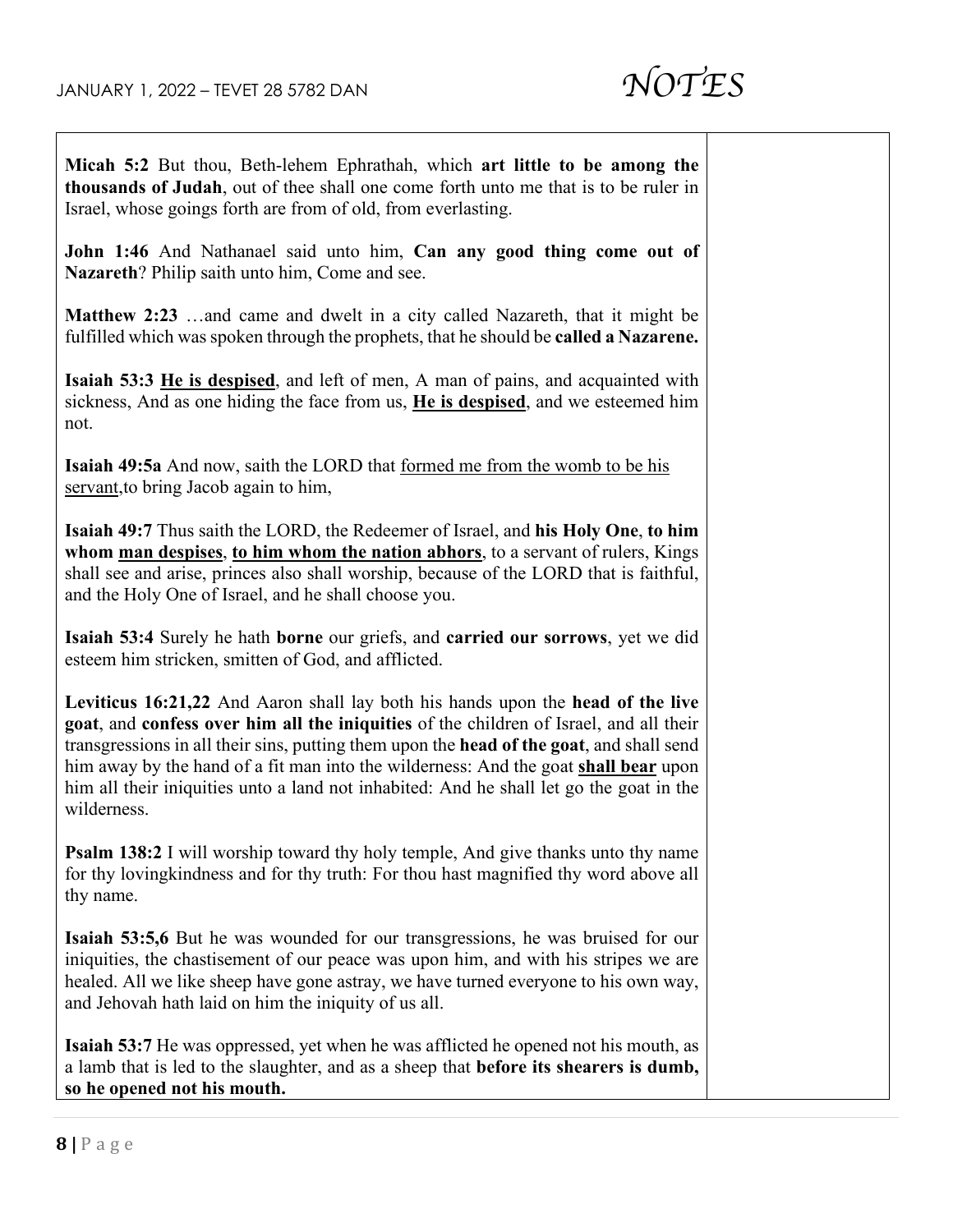

| Isaiah 53:8 By oppression and judgment he was taken away, and as for his<br>generation, who among them considered that he was cut off out<br>of the land of the living for the transgression of my people to whom the stroke was<br>due?                                                                                                                                                                                                                                                                                                                                                                                                                                                                            |  |
|---------------------------------------------------------------------------------------------------------------------------------------------------------------------------------------------------------------------------------------------------------------------------------------------------------------------------------------------------------------------------------------------------------------------------------------------------------------------------------------------------------------------------------------------------------------------------------------------------------------------------------------------------------------------------------------------------------------------|--|
| John 18:31,32 Pilate said to them, Take him yourselves and judge him by your own<br>law. The Jews said to him, It is not lawful for us to put<br>anyone to death. This was to fulfill the word that Jesus had spoken to show by what<br>kind of death he was going to die.                                                                                                                                                                                                                                                                                                                                                                                                                                          |  |
| <b>John 18:38-40</b> Pilate saith unto him, What is truth? And when he had said this, he<br>went out again unto the Jews, and saith unto them, I find no crime in him. But ye<br>have a custom, that I should release unto you one at the passover: Will ye therefore<br>that I release unto you the King of the Jews? They cried out therefore again, saying,<br>Not this man, but Barabbas. Now Barabbas was a robber.                                                                                                                                                                                                                                                                                            |  |
| John 19:6,7 When the chief priests and the officers saw him, they cried out, Crucify<br>him, crucify him! Pilate said to them, Take him yourselves and crucify him, for I find<br>no guilt in him. The Jews answered him, We have a law, and according to that law<br>he ought to die because he has made himself the Son of God.                                                                                                                                                                                                                                                                                                                                                                                   |  |
| <b>Psalm 22:14-18</b> I am poured out like water, and all my bones are out of joint, my<br>heart is like wax, it is melted within my breast, my strength is dried up like a potsherd,<br>and my tongue sticks to my jaws, you lay me in the dust of death. For dogs encompass<br>me, a company of evildoers encircles me, they have pierced my hands and feet—I<br>can count all my bones— they stare and gloat over me, they divide my garments<br>among them, and for my clothing they cast lots.                                                                                                                                                                                                                 |  |
| <b>Isaiah 53:9</b> And he made his grave with the wicked, and with the rich in his death,<br>because he had done no violence, neither was any deceit in his mouth.                                                                                                                                                                                                                                                                                                                                                                                                                                                                                                                                                  |  |
| <b>Isaiah 53:10-12</b> Yet it pleased the LORD to bruise him, he hath put him to grief:<br>When thou shalt make his soul an offering for sin, he shall see his seed, he shall<br>prolong his days, and the pleasure of the LORD shall prosper in his hand. He shall<br>see of the travail of his soul, and shall be satisfied: By his knowledge shall my<br>righteous servant justify many, for he shall bear their iniquities. Therefore will I divide<br>him a portion with the great, and he shall divide the spoil with the strong, because he<br>hath poured out his soul unto death: And he was numbered with the transgressors, and<br>he bare the sin of many, and made intercession for the transgressors. |  |
|                                                                                                                                                                                                                                                                                                                                                                                                                                                                                                                                                                                                                                                                                                                     |  |